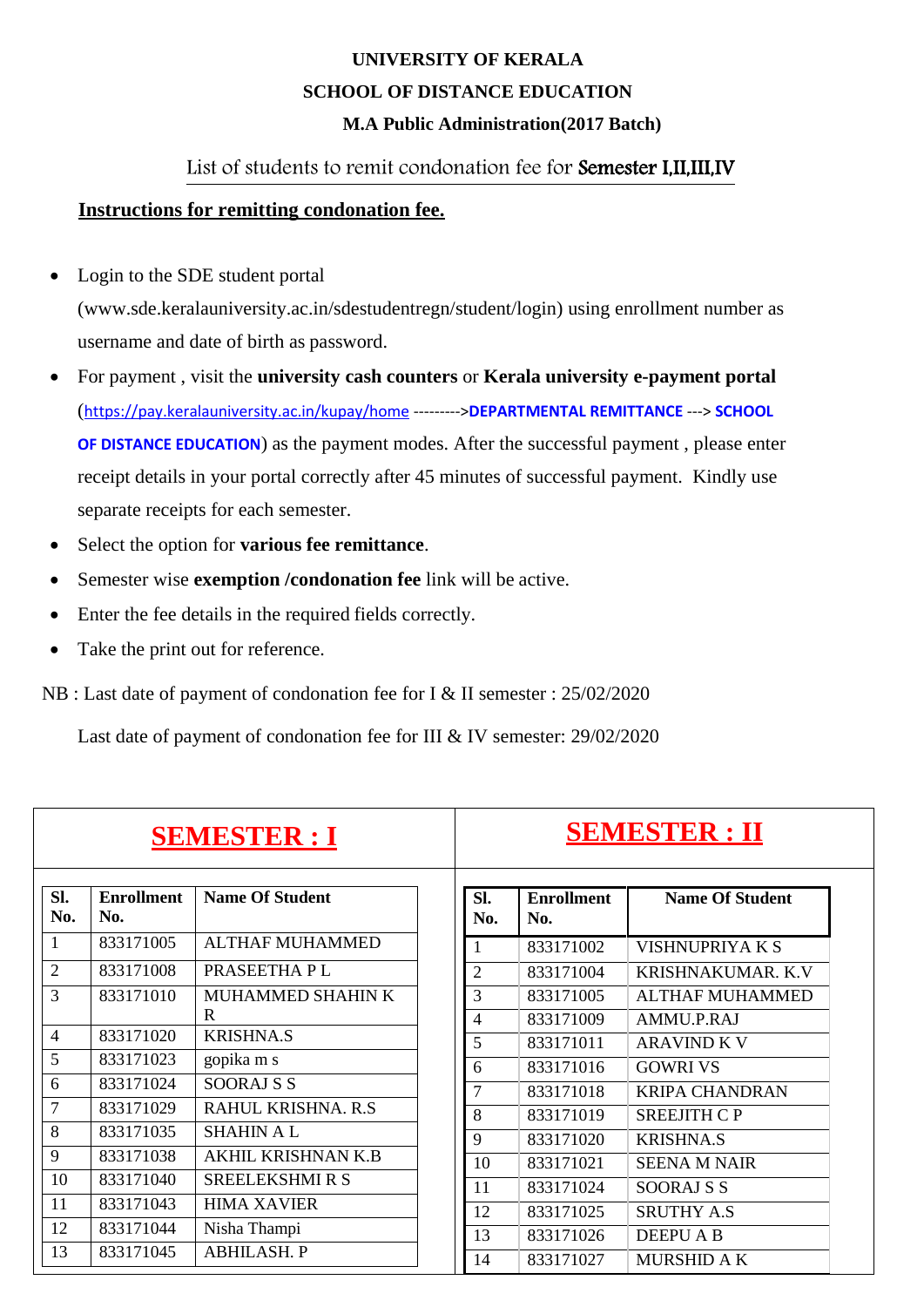| 833171050 |                           |
|-----------|---------------------------|
|           | RAHMATH.A                 |
| 833171053 | NIKHIL SANTHOSH           |
| 833171055 | <b>SAJITH P A</b>         |
| 833171056 | <b>DEEPUR</b>             |
| 833171057 | <b>ARCHANAJITH T L</b>    |
| 833171059 | <b>RENJITH V</b>          |
| 833171060 | <b>SUBHASH PRASAD S</b>   |
| 833171063 | <b>SAJIMON P</b>          |
| 833171064 | <b>RAJESH R</b>           |
| 833171065 | <b>AKHIL BABUS</b>        |
| 833171067 | <b>ASHITH A S</b>         |
| 833171068 | SARIKA.J.L                |
| 833171069 | <b>VAISAKHMS</b>          |
| 833171070 | <b>BISMIYA. S</b>         |
| 833171073 | <b>KRISHNAN NAIR K</b>    |
| 833171074 | <b>SUSANNE JOHN</b>       |
|           | <b>MULACKAL</b>           |
| 833171075 | <b>MAYADO</b>             |
| 833171078 | VINOD S.K                 |
| 833171080 | <b>TINTU J S</b>          |
| 833171082 | <b>SMITHA SIVADASAN</b>   |
| 833171083 | <b>FATHIMA S</b>          |
| 833171086 | Rupa V K                  |
| 833171089 | <b>RESHMA V NAIR</b>      |
| 833171091 | FAIZAL.S.                 |
| 833171092 | <b>GANGA G.R</b>          |
| 833171093 | SIDHARTH.S.S              |
| 833171096 | <b>DIPULAL DT</b>         |
| 833171097 | <b>SAJI J</b>             |
| 833171102 | SREEKUMAR.T.M             |
| 833171104 | <b>AKHILA RAJ V.S</b>     |
| 833171105 | <b>MINIR</b>              |
| 833171107 | Veena S Nath              |
| 833171109 | SARATHBABUCS              |
| 833171110 | <b>VARGHESE P</b>         |
|           | <b>IDICHANDY</b>          |
| 833171111 | <b>SUDEEP P DAS</b>       |
| 833171112 | <b>LIJIN STANLY</b>       |
| 833171116 | <b>RESHMA KRISHNAN</b>    |
| 833171119 | Ajesh Varghese            |
| 833171122 | <b>RESHMA GOMEZ</b>       |
| 833171124 | <b>SRUTHY. B.S</b>        |
| 833171126 | <b>ANITA ROCKEY JACOB</b> |
| 833171134 | <b>MANULAL MP</b>         |
| 833171136 | RESHMA RAVEENDRAN         |
| 833171137 | <b>ARUN MOHAN M R</b>     |
| 833171138 | <b>MEGHAML</b>            |
| 833171139 | <b>SUJADS</b>             |
| 833171142 | Aswathy CJ                |
|           |                           |

| 15 | 833171029 | RAHUL KRISHNA. R.S     |
|----|-----------|------------------------|
| 16 | 833171031 | <b>SANDHYATM</b>       |
| 17 | 833171035 | <b>SHAHIN AL</b>       |
| 18 | 833171036 | John Christadima       |
| 19 | 833171038 | AKHIL KRISHNAN K.B     |
| 20 | 833171039 | <b>SUDHEESH M</b>      |
| 21 | 833171043 | <b>HIMA XAVIER</b>     |
| 22 | 833171046 | <b>ATHIRA G</b>        |
| 23 | 833171047 | <b>VISHNU V M</b>      |
| 24 | 833171049 | ANEESH.S.H             |
| 25 | 833171051 | <b>MAHESH L S</b>      |
| 26 | 833171053 | NIKHIL SANTHOSH        |
| 27 | 833171055 | <b>SAJITH PA</b>       |
| 28 | 833171056 | <b>DEEPUR</b>          |
| 29 | 833171057 | <b>ARCHANAJITH T L</b> |
| 30 | 833171058 | <b>REMYACS</b>         |
| 31 | 833171062 | <b>MIDHUNA SUBASH</b>  |
| 32 | 833171063 | <b>SAJIMON P</b>       |
| 33 | 833171064 | <b>RAJESH R</b>        |
| 34 | 833171066 | GOPIKA. J.M            |
| 35 | 833171068 | SARIKA.J.L             |
| 36 | 833171070 | <b>BISMIYA. S</b>      |
| 37 | 833171071 | NIHAL.A.V.M            |
| 38 | 833171072 | SANDHYA.V              |
| 39 | 833171074 | <b>SUSANNE JOHN</b>    |
|    |           | <b>MULACKAL</b>        |
| 40 | 833171078 | VINOD S.K              |
| 41 | 833171080 | <b>TINTU J S</b>       |
| 42 | 833171081 | MITHRA.M.T             |
| 43 | 833171082 | SMITHA SIVADASAN       |
| 44 | 833171083 | <b>FATHIMA S</b>       |
| 45 | 833171084 | <b>BABUR</b>           |
| 46 | 833171085 | NIZAMUDEEN.M           |
| 47 | 833171086 | Rupa V K               |
| 48 | 833171087 | <b>SURAJ R</b>         |
| 49 | 833171089 | <b>RESHMA V NAIR</b>   |
| 50 | 833171090 | SANI .A.KSATHYAN       |
| 51 | 833171092 | <b>GANGA G.R</b>       |
| 52 | 833171094 | <b>G SREELATHA</b>     |
| 53 | 833171095 | <b>SHYBA A S</b>       |
| 54 | 833171099 | SREELEKSHMI M. S       |
| 55 | 833171100 | <b>SURUMI KABEER</b>   |
| 56 | 833171102 | SREEKUMAR.T.M          |
| 57 | 833171103 | <b>SHEBIN S R</b>      |
| 58 | 833171104 | <b>AKHILA RAJ V.S</b>  |
| 59 | 833171105 | <b>MINIR</b>           |
| 60 | 833171108 | PREETHA S NAIR         |
| 61 | 833171109 | SARATHBABUCS           |
| 62 | 833171110 | <b>VARGHESE P</b>      |
|    |           | <b>IDICHANDY</b>       |
| 63 | 833171111 | <b>SUDEEP P DAS</b>    |
| 64 | 833171112 | <b>LIJIN STANLY</b>    |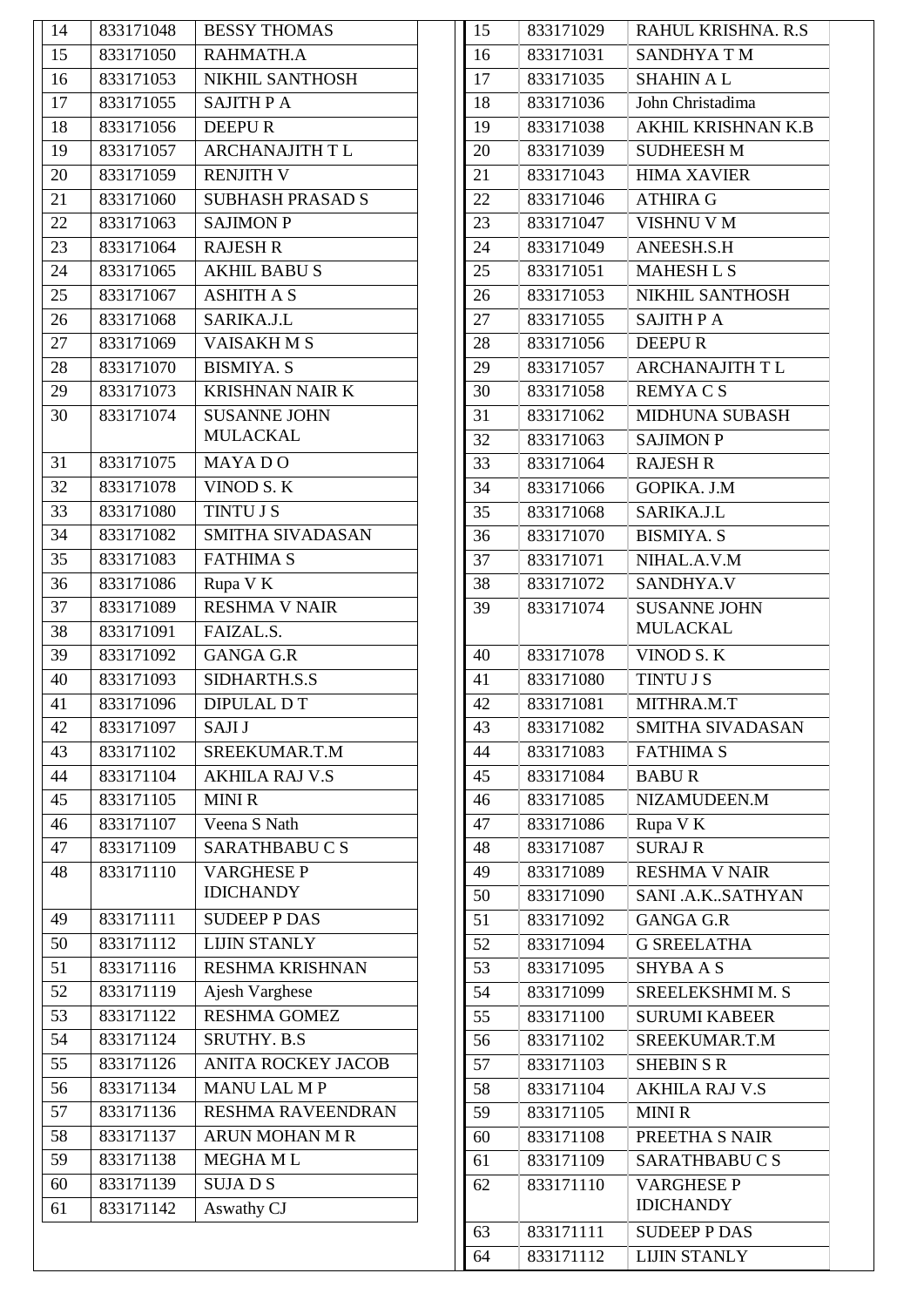| 65 | 833171116 | <b>RESHMA KRISHNAN</b>              |
|----|-----------|-------------------------------------|
| 66 | 833171117 | NIMISHA M                           |
| 67 | 833171119 | Ajesh Varghese                      |
| 68 | 833171120 | <b>NANNITHA</b><br>THILAKAM.S       |
| 69 | 833171121 | Ashik shanavas                      |
| 70 | 833171124 | <b>SRUTHY. B.S</b>                  |
| 71 | 833171125 | <b>ANEESH M</b>                     |
| 72 | 833171126 | <b>ANITA ROCKEY</b><br><b>JACOB</b> |
| 73 | 833171127 | <b>JIJITHRA J J</b>                 |
| 74 | 833171138 | <b>MEGHAML</b>                      |
| 75 | 833171139 | <b>SUJADS</b>                       |
| 76 | 833171141 | <b>DEEPAT</b>                       |
| 77 | 833171142 | Aswathy CJ                          |
| 78 | 833171143 | Aswini V S                          |
| 79 | 833171145 | RENJITH RAJ R.                      |
| 80 | 833171146 | <b>USHADEVI V</b>                   |
| 81 | 833171147 | <b>SAFERKHAN</b>                    |
| 82 | 833171148 | <b>ARJUN ANILKUMAR</b>              |
| 83 | 833171149 | <b>MUNEER FM</b>                    |
| 84 | 833171150 | <b>CHITHRA. B</b>                   |
| 85 | 833171151 | ASOK KUMAR G L                      |

# **SEMESTER : III SEMESTER : IV**

| Sl.            | <b>Enrollment</b> | <b>Name Of Student</b>    | Sl.            | <b>Enrollment</b> | <b>Name Of Student</b>    |
|----------------|-------------------|---------------------------|----------------|-------------------|---------------------------|
| No.            | No.               |                           | No.            | No.               |                           |
| $\mathbf{1}$   | 833171004         | KRISHNAKUMAR, K.V.        | 1              | 833171004         | <b>KRISHNAKUMAR, K.V.</b> |
| $\overline{2}$ | 833171005         | <b>ALTHAF MUHAMMED</b>    | $\overline{2}$ | 833171005         | <b>ALTHAF MUHAMMED</b>    |
| 3              | 833171013         | <b>SARAVYAN R</b>         | 3              | 833171013         | <b>SARAVYAN R</b>         |
| $\overline{4}$ | 833171014         | <b>ROSHNA A S</b>         | $\overline{4}$ | 833171014         | <b>ROSHNA A S</b>         |
| 5              | 833171021         | <b>SEENA M NAIR</b>       | 5              | 833171021         | <b>SEENA M NAIR</b>       |
| 6              | 833171022         | <b>SAVITHA S S</b>        | 6              | 833171024         | SOORAJ S S                |
| $\overline{7}$ | 833171024         | <b>SOORAJ S S</b>         | $\overline{7}$ | 833171026         | <b>DEEPU A B</b>          |
| 8              | 833171025         | <b>SRUTHY A.S</b>         | 8              | 833171027         | <b>MURSHID A K</b>        |
| 9              | 833171026         | <b>DEEPU A B</b>          | 9              | 833171028         | MIDHUN KRISHNA M          |
| 10             | 833171027         | MURSHID A K               | 10             | 833171031         | <b>SANDHYATM</b>          |
| 11             | 833171031         | <b>SANDHYATM</b>          | 11             | 833171032         | <b>AMAL KRISHNAN K.B</b>  |
| 12             | 833171032         | AMAL KRISHNAN K.B         | 12             | 833171033         | <b>AFSANA SAIF</b>        |
| 13             | 833171033         | <b>AFSANA SAIF</b>        | 13             | 833171036         | John Christadima          |
| 14             | 833171036         | John Christadima          | 14             | 833171037         | <b>REEJA MABLE G</b>      |
| 15             | 833171037         | <b>REEJA MABLE G</b>      | 15             | 833171038         | <b>AKHIL KRISHNAN K.B</b> |
| 16             | 833171038         | <b>AKHIL KRISHNAN K.B</b> | 16             | 833171043         | <b>HIMA XAVIER</b>        |
| 17             | 833171039         | <b>SUDHEESH M</b>         | 17             | 833171045         | <b>ABHILASH. P</b>        |
| 18             | 833171043         | <b>HIMA XAVIER</b>        | 18             | 833171046         | <b>ATHIRA G</b>           |
| 19             | 833171045         | <b>ABHILASH. P</b>        | 19             | 833171047         | <b>VISHNU V M</b>         |
| 20             | 833171046         | <b>ATHIRA G</b>           | 20             | 833171049         | ANEESH.S.H                |
| 21             | 833171047         | VISHNU V M                | 21             | 833171051         | <b>MAHESH L S</b>         |
| 22             | 833171051         | <b>MAHESH L S</b>         | 22             | 833171053         | NIKHIL SANTHOSH           |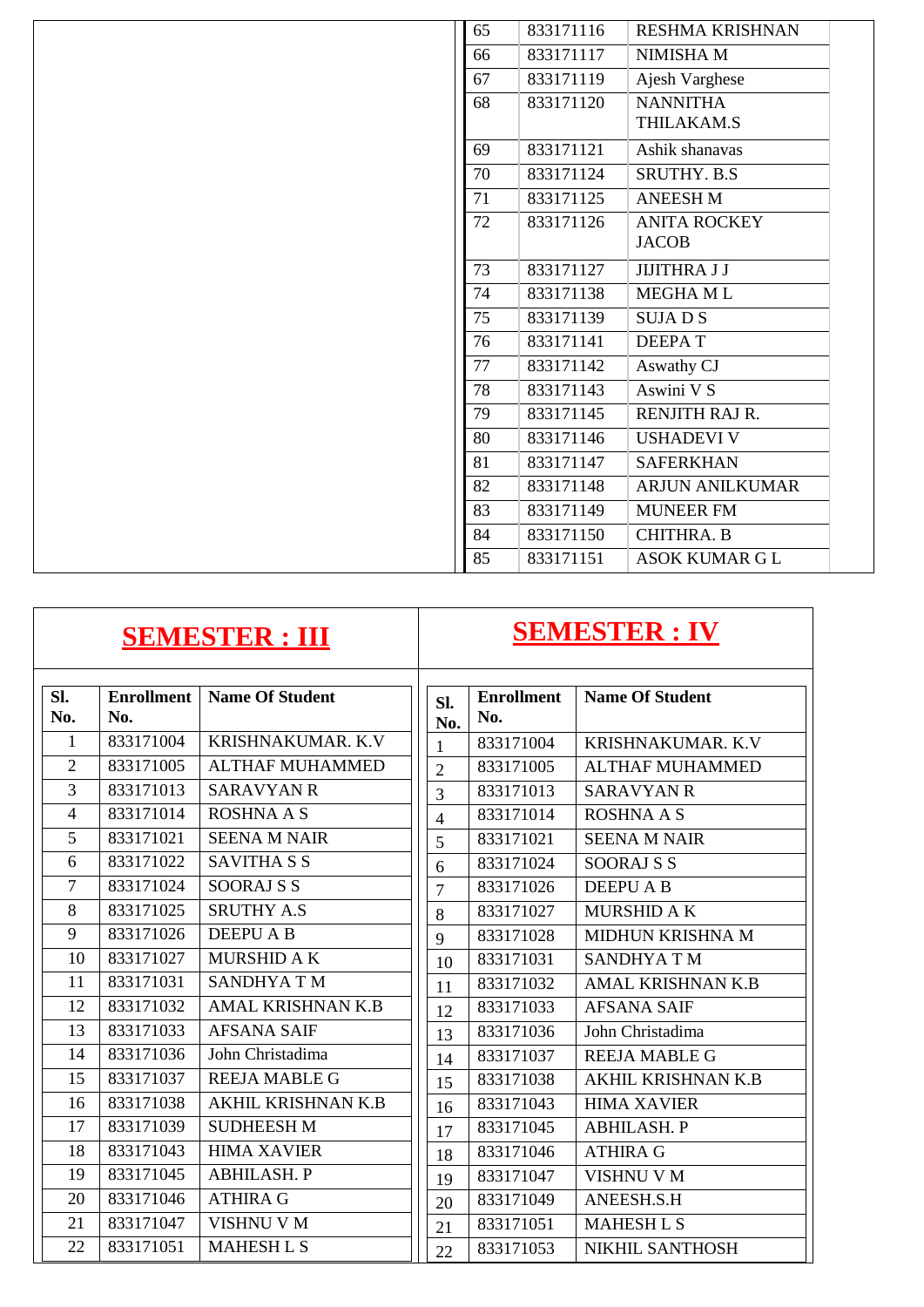| 23 | 833171053 | NIKHIL SANTHOSH               | 23 | 833171056 | <b>DEEPUR</b>          |
|----|-----------|-------------------------------|----|-----------|------------------------|
| 24 | 833171056 | <b>DEEPUR</b>                 | 24 | 833171057 | ARCHANAJITH T L        |
| 25 | 833171057 | <b>ARCHANAJITH T L</b>        | 25 | 833171058 | <b>REMYACS</b>         |
| 26 | 833171058 | <b>REMYACS</b>                | 26 | 833171061 | <b>SUMINA A</b>        |
| 27 | 833171062 | <b>MIDHUNA SUBASH</b>         | 27 | 833171062 | <b>MIDHUNA SUBASH</b>  |
| 28 | 833171063 | <b>SAJIMON P</b>              | 28 | 833171063 | <b>SAJIMON P</b>       |
| 29 | 833171065 | <b>AKHIL BABUS</b>            | 29 | 833171065 | <b>AKHIL BABUS</b>     |
| 30 | 833171069 | VAISAKHMS                     | 30 | 833171066 | GOPIKA. J.M            |
| 31 | 833171071 | NIHAL.A.V.M                   | 31 | 833171069 | <b>VAISAKHMS</b>       |
| 32 | 833171072 | SANDHYA.V                     | 32 | 833171071 | NIHAL.A.V.M            |
| 33 | 833171074 | <b>SUSANNE JOHN</b>           | 33 | 833171072 | SANDHYA.V              |
|    |           | <b>MULACKAL</b>               |    | 833171074 | <b>SUSANNE JOHN</b>    |
| 34 | 833171076 | <b>JIYAS B</b>                | 34 |           | <b>MULACKAL</b>        |
| 35 | 833171077 | <b>APPU B SYAM</b>            | 35 | 833171078 | VINOD S.K              |
| 36 | 833171078 | VINOD S.K                     | 36 | 833171079 | <b>LALEESH L</b>       |
| 37 | 833171079 | <b>LALEESH L</b>              | 37 | 833171081 | MITHRA.M.T             |
| 38 | 833171081 | MITHRA.M.T                    | 38 | 833171082 | SMITHA SIVADASAN       |
| 39 | 833171082 | SMITHA SIVADASAN              | 39 | 833171085 | NIZAMUDEEN.M           |
| 40 | 833171085 | NIZAMUDEEN.M                  | 40 | 833171086 | Rupa V K               |
| 41 | 833171086 | Rupa V K                      | 41 | 833171087 | <b>SURAJ R</b>         |
| 42 | 833171087 | <b>SURAJ R</b>                | 42 | 833171088 | <b>SURESH S</b>        |
| 43 | 833171089 | <b>RESHMA V NAIR</b>          | 43 | 833171089 | <b>RESHMA V NAIR</b>   |
| 44 | 833171092 | <b>GANGA G.R</b>              | 44 | 833171092 | <b>GANGA G.R</b>       |
| 45 | 833171094 | <b>G SREELATHA</b>            | 45 | 833171094 | <b>G SREELATHA</b>     |
| 46 | 833171095 | <b>SHYBAAS</b>                | 46 | 833171095 | <b>SHYBA A S</b>       |
| 47 | 833171098 | <b>RAJASREE S R</b>           | 47 | 833171098 | <b>RAJASREE S R</b>    |
| 48 | 833171099 | <b>SREELEKSHMI M. S</b>       | 48 | 833171099 | SREELEKSHMI M. S       |
| 49 | 833171100 | <b>SURUMI KABEER</b>          | 49 | 833171100 | <b>SURUMI KABEER</b>   |
| 50 | 833171102 | SREEKUMAR.T.M                 | 50 | 833171102 | SREEKUMAR.T.M          |
| 51 | 833171103 | <b>SHEBIN S R</b>             | 51 | 833171104 | <b>AKHILA RAJ V.S</b>  |
| 52 | 833171104 | <b>AKHILA RAJ V.S</b>         | 52 | 833171105 | <b>MINIR</b>           |
| 53 | 833171105 | <b>MINIR</b>                  | 53 | 833171106 | AJITHA.D               |
| 54 | 833171106 | AJITHA.D                      | 54 | 833171108 | PREETHA S NAIR         |
| 55 | 833171108 | PREETHA S NAIR                | 55 | 833171109 | SARATHBABUCS           |
| 56 | 833171109 | SARATHBABUCS                  | 56 | 833171111 | <b>SUDEEP P DAS</b>    |
| 57 | 833171111 | <b>SUDEEP P DAS</b>           | 57 | 833171115 | PRIYANKA.P             |
| 58 | 833171115 | PRIYANKA.P                    | 58 | 833171116 | <b>RESHMA KRISHNAN</b> |
| 59 | 833171116 | RESHMA KRISHNAN               | 59 | 833171120 | NANNITHA THILAKAM.S    |
| 60 | 833171120 | <b>NANNITHA</b><br>THILAKAM.S | 60 | 833171123 | Bindhu.B               |
|    |           |                               | 61 | 833171125 | <b>ANEESH M</b>        |
| 61 | 833171123 | Bindhu.B                      | 62 | 833171130 | <b>VIJAYALEKSHMI S</b> |
| 62 | 833171125 | <b>ANEESH M</b>               | 63 | 833171138 | MEGHA ML               |
| 63 | 833171126 | <b>ANITA ROCKEY JACOB</b>     | 64 | 833171139 | <b>SUJADS</b>          |
| 64 | 833171127 | <b>JIJITHRA J J</b>           | 65 | 833171141 | <b>DEEPAT</b>          |
| 65 | 833171130 | <b>VIJAYALEKSHMI S</b>        | 66 | 833171142 | Aswathy CJ             |
| 66 | 833171138 | <b>MEGHAML</b>                | 67 | 833171145 | <b>RENJITH RAJ R.</b>  |
| 67 | 833171139 | <b>SUJADS</b>                 | 68 | 833171146 | <b>USHADEVI V</b>      |
| 68 | 833171141 | <b>DEEPAT</b>                 | 69 | 833171147 | <b>SAFERKHAN</b>       |
| 69 | 833171142 | Aswathy CJ                    | 70 | 833171148 | <b>ARJUN ANILKUMAR</b> |
| 70 | 833171144 | Sajana Soman S S              | 71 | 833171150 | <b>CHITHRA. B</b>      |
| 71 | 833171145 | RENJITH RAJ R.                |    |           |                        |
| 72 | 833171146 | <b>USHADEVI V</b>             |    |           |                        |